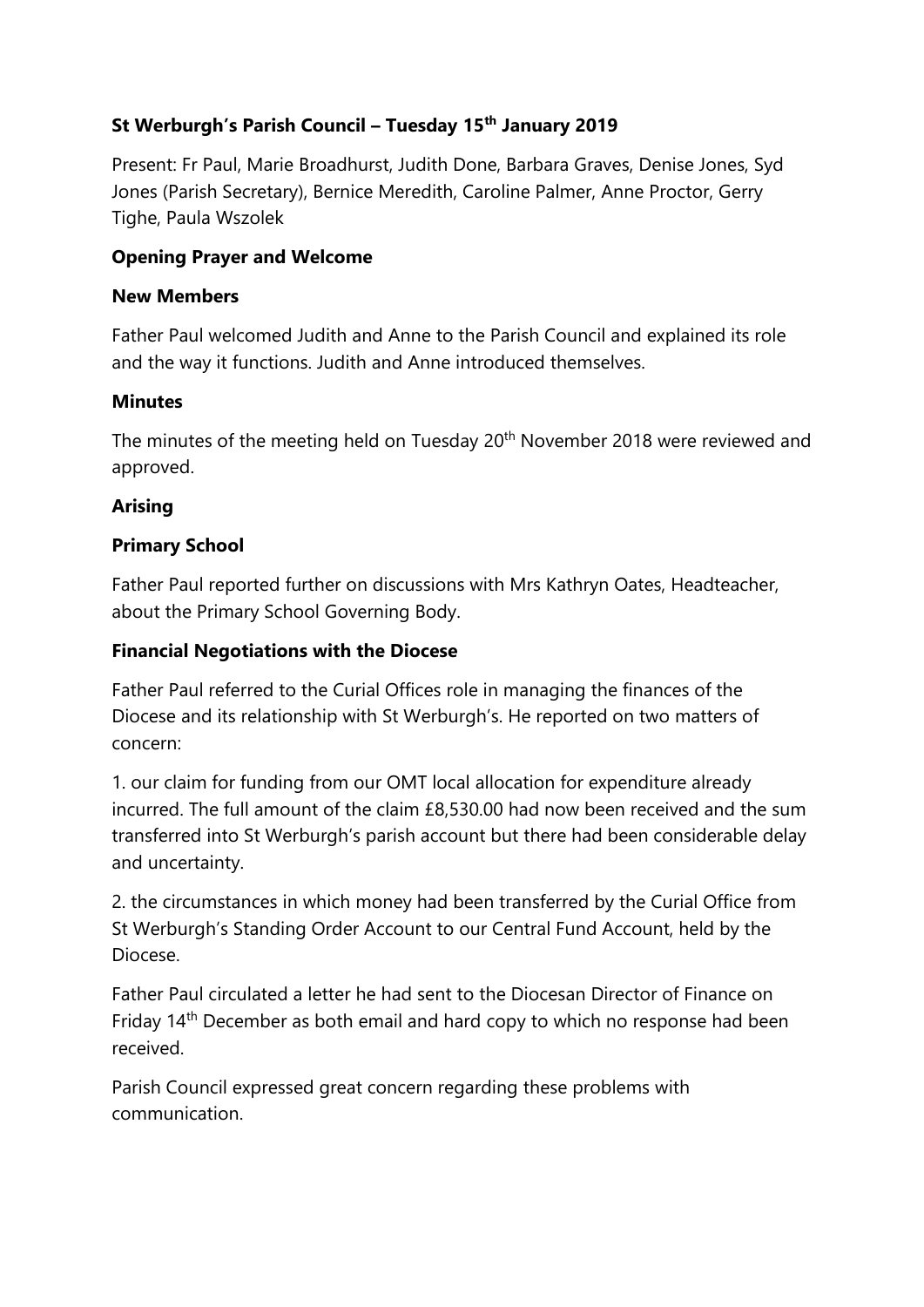# **Finance Update**

Father Paul gave a brief introduction to the management and reporting of parish finances.

Syd Jones reported the headline figures for income and expenditure for the period April to December 2018 inclusive. Both were as anticipated.

He reported how both the OMT funding from the Diocese and the recent transfer to our Central Fund Account would need to be accounted for in the financial records of the parish.

Father Paul cautioned that, whilst the overall position remained relatively healthy, careful monitoring and management of finances remained a priority.

# **Safeguarding**

Father Paul updated generally on safeguarding issues and again reminded Parish Council of the importance of the process.

DBS clearance was proceeding very well, and the key Groups identified were nearing completion.

Father Paul reported he would shortly be meeting with our Safeguarding Officer, Liz Aiello, to review progress and one issue identified was the need to consider a second Safeguarding Officer to work alongside Liz.

### **Health and Safety**

Father Paul reminded Parish Council of the importance of Health and Safety, especially so when the Church was full, as it had been over Christmas.

St Werburgh's will be subject to a Health and Safety Audit with a Team from the Diocese vising on 31<sup>st</sup> January.

Following a request for volunteers to form a St Werburgh's Health and Safety Team to take an overview of the matter four parishioners had expressed an interest so far.

Particularly discussed were the huge numbers at Christmas and at a recent concert and the new arrangement whereby parishioners in the side pews wishing to receive Communion should first go to the back of the church. This was working reasonably well but with still some breaches.

Also discussed was whether there were any improvements that could be made to make Communion safer and more efficient.